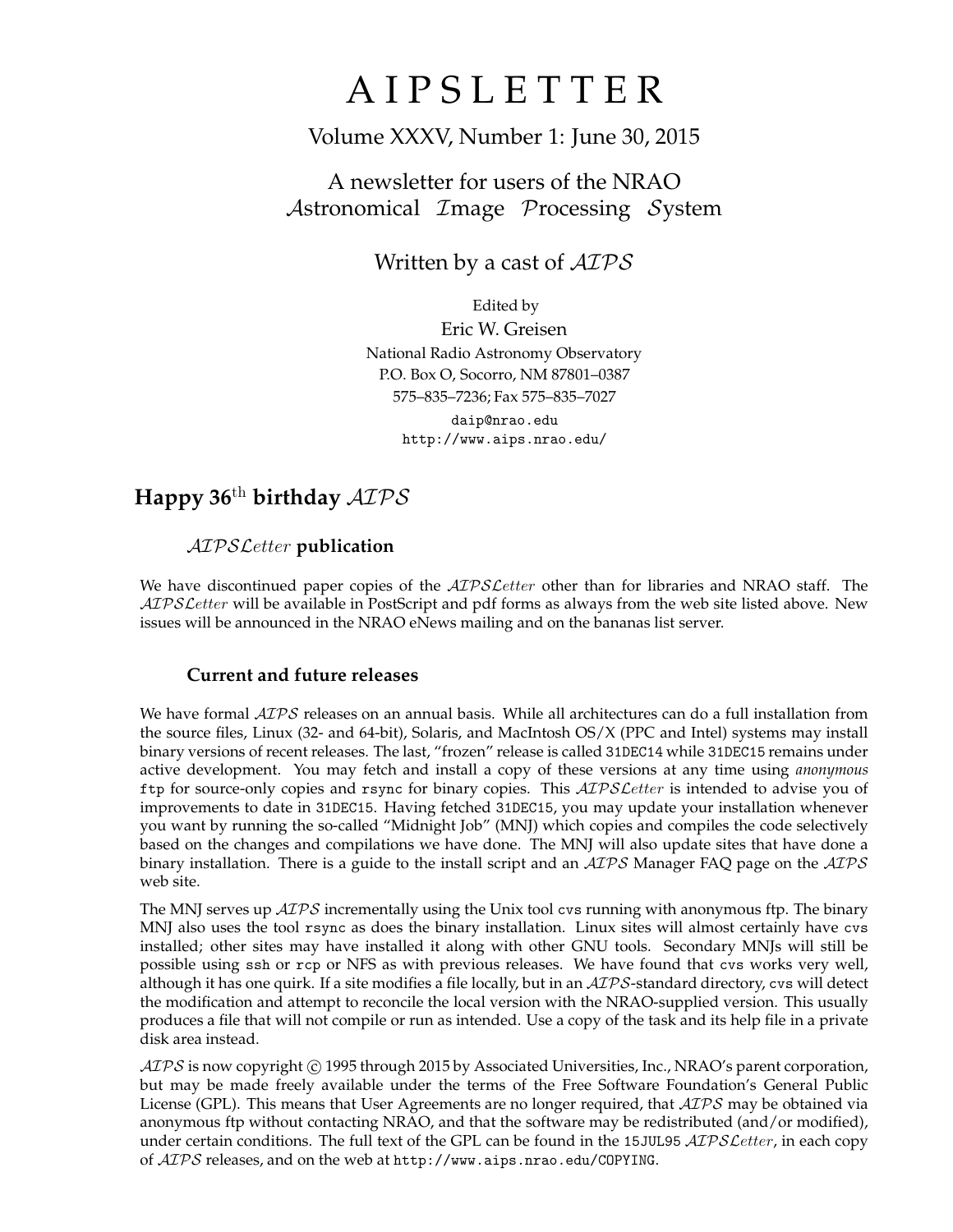## **Improvements of interest in** 31DEC15

We expect to continue publishing the  $\mathcal{AIPSLetter}$  approximately every six months, but the publication is now primarily electronic. There have been several significant changes in 31DEC15 in the last six months. Some of these were in the nature of bug fixes which were applied to 31DEC14 before and after it was frozen. If you are running 31DEC14, be sure that it is up to date; pay attention to the patches and run a MNJ any time a patch relevant to you appears. New tasks in 31DEC15 include SNFIT to fit Gaussians to drift-scan gain solutions, UVFRE to re-grid visibility data in frequency space to match a second data set, HOLOG to transform and analyze holography data, PANEL to convert HOLOG output to panel adjustment tables, STACK to combine multiple images without regard for coordinates, and TVHLD to display and save histogramequalized versions of images. New verb TVLAYOUT also assists in displaying holography results and new procedure DOVLAMP assists in converting EVLA SysPower data to gains for VLB usage.

31DEC14 contains a change to the "standard" random parameters in  $uv$  data and adds columns to the SN table. Note, however, that the random parameters written to FITS files have not been changed. Older releases of AIPS cannot handle the new *internal* uv format and might be confused by the SN table as well. 31DEC09 contains a significant change in the format of the antenna files, which will cause older releases to do wrong things to data touched by 31DEC09 and later releases. You are encouraged to use a relatively recent version of AIPS, whilst those with EVLA data to reduce should get release 31DEC14 or, preferably, the latest release.

### **UV-data**

#### **Dispersion and fringe fitting**

Wide-band observations, particularly those at low frequencies, are affected by ionospheric dispersion (phases change linearly with wavelength) as well as delay errors (phases change linearly with frequency). The calibration (CL) table has contained dispersion columns, used by TECOR, for a long time. The current release was changed to have dispersion columns also in the solution (SN) table. CLCAL was also changed to smooth and apply dispersions from the SN to the CL table. It was corrected to do the advertised smoothing of the multi-band delay as well.

SNSMO was changed to smooth, clip, and re-reference dispersions as well as other SN-table data. SNSMO was also changed to handle phases more carefully, keeping track of groups of IFs so that the phase relationship between IFs in a group is not lost when delays are smoothed. A new SMOTYPE = 'VLDE' is used to request this improved smoothing method.

If there is dispersion, then the single-band delays found by FRING will depend on frequency even if the real delay is actually the same for all bands. The single-band delays may then be converted to a single multiband delay plus a dispersion by a relatively simple least-squares routine. OPTYPE = 'DISP' was added to MBDLY to perform this computation on SN tables computed as single-band delays by FRING and KRING. An option was also added to FRING to perform this same computation following the fit for single-band delays. FRING was also corrected to handle cases in which the spectral increment is of opposite sign in different IFs (*e.g.*, ALMA).

The alternative fringe-fitting task KRING contains a least-squares routine designed, among other things, to solve for a multi-band delay plus dispersion. This routine was adjusted and the output into the SN table corrected to produce correct phases, delays, and dispersions. These corrections affect the output substantially even when not solving for dispersion. Code was added to average the data over time when not solving for rates. This produces a great improvement in the run time. The task was also changed to work for single-source files as well as multi-source. Unfortunately, the least-squares routine can return wrong answers some of the time. Why it does so remains under investigation, so care should be exercised in using KRING outputs. The task does offer the only routine to use all the phases when solving for dispersion; MBDLY and FRING only use the single-band delays to find dispersion.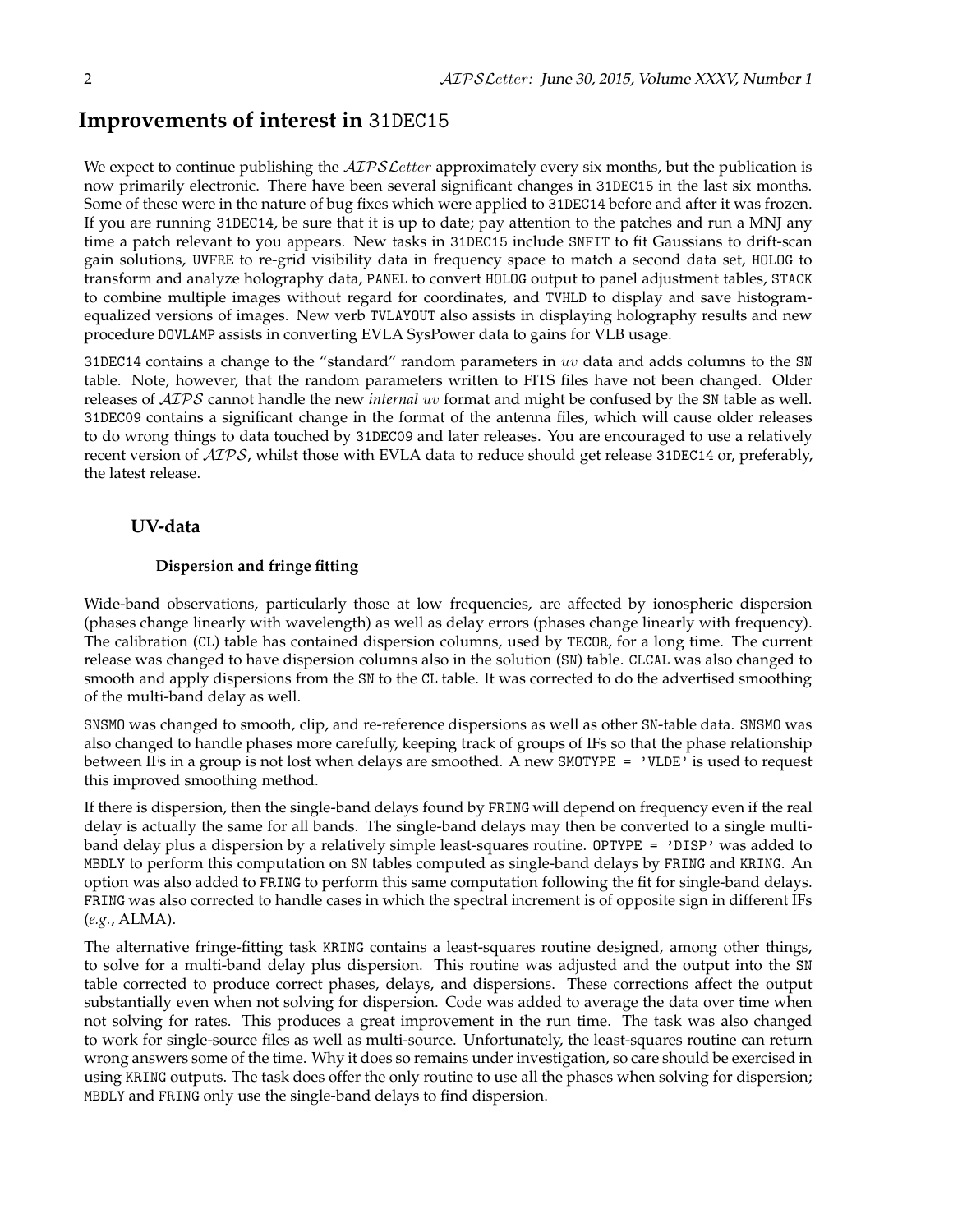#### **PIPEAIPS**

The RUN file procedure DOOSRO (formerly called VLARUN) has been renamed PIPEAIPS. When given the expected format of data, PIPEAIPS will take most connected element interferometer data and calibrate them according to known standard procedures. Optionally it will make images automatically and provide some means of quality control. It handles both continuum and spectral line data flexibly as well as a wide range of observational setups. Polarization calibration however is not built in since that currently requires much hands-on massaging.

Like any pipeline, PIPEAIPS will only do what it is designed to do. The anticipated typical use of PIPEAIPS is to calibrate data from the VLA, but also ALMA, ATCA, WSRT, etc. in a first pass to provide feedback on bad data: This can be done blindly, without any prior flagging if desired. After (additional) flagging, the procedure can be (re)run with imaging switched on. The resulting data can be inspected, the pipeline can be rerun, and/or the calibrated data can be re-imaged with the final imaging parameters.

As an example, most of the old VLA continuum data in the archive was imaged in a single run of (then) VLARUN, *i.e.*, without additional flagging or self-calibration. These data sets and their images, which constitute the NRAO VLA Archive Survey (NVAS), are publicly available from the NRAO data archive or more directly via https://archive.nrao.edu/nvas and are a great resource for a quick look or as starting point for further imaging (*e.g.*, by combining multiple of these calibrated data sets on the same source in the same frequency band).

For inquiries or help with PIPEAIPS, please contact lsjouwer@nrao.edu or daip@nrao.edu.

#### **Other matters**

- **UV** data inside AIPS now have random parameters ANTENNA1, ANTENNA2, and SUBARRAY rather than the BASELINE parameter that combined all three. All  $\mathcal{AIPS}$  tasks can handle either of these forms and the FITS writers FITTP and FITAB will continue to write data out using the BASELINE form when possible. The new format allows for more than 255 antennas, as planned for some of the array designs now being considered.
- **Calibration** routines required several bug fixes. The routine that fetched the next gain solution used a time increment of 0.4 seconds which is way too long when data are at intervals of 0.1 seconds. The computation of wavelengths for polarization and dispersion calibration assumed a frequency reference pixel of 1.0 rather than using the actual value, which is now usually at the center of each band. Dispersions were applied to the data only when both dispersion values were non-zero, thereby leaving out all baselines to the reference antenna. There was also a bug in the I/O initialization routine which only mattered if the data file on disk was exactly the minimum size required.
- **BPASS** did not use left-handed antenna coordinates in shifting VLBI data, making bandpass solutions for high frequency, narrow channel data incorrect. The low-level routines were changed to use righthanded coordinates (like the rest of  $\mathcal{AIPS}$ ) and the bandpass application routines were changed accordingly.
- **Sorting** of data in the OOP routines (such as IMAGR) uses the pseudo-AP, but the communication between low-level routines was badly flawed. Sorting with OOSRT and inside IMAGR has now been fixed, but must not have been used much previously.
- **FITLD** was changed to set the RDATE table keyword to the user-specified reference date (if any) including setting the GST at midnight and dealing with date offsets in computing the source apparent positions. The handling of DIGICOR was changed, to tell the truth about what the task is doing and to allow non-VLBA correlators to get the corrections.
- **UVSUB** now offers the option to divide cross-hand polarization data by the parallel-hand model using  $OPCODE = 'DIV4'.$
- **MORIF** was given the option to combine IFs as well as to sub-divide them.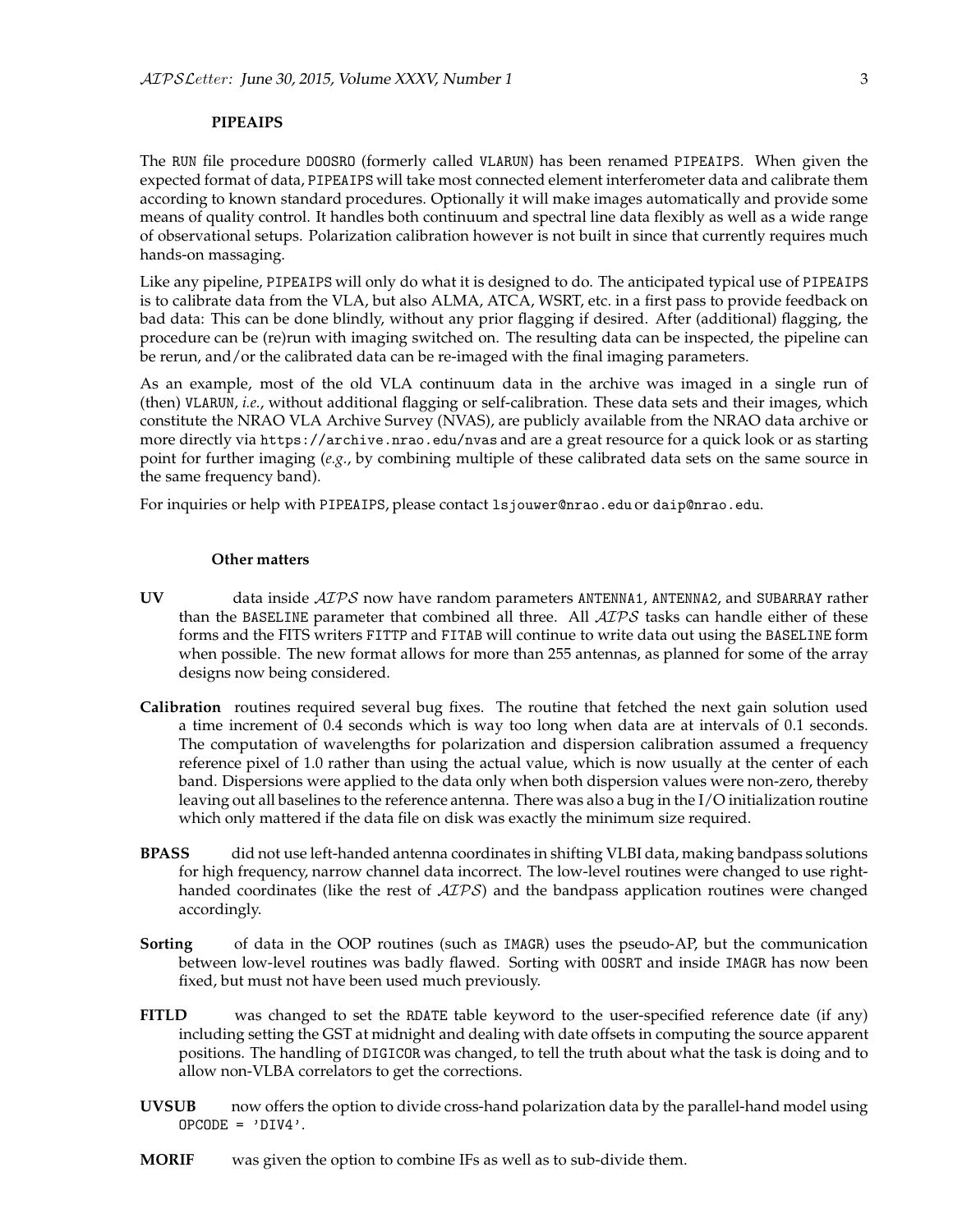- **UVFRE** is a new task to re-grid the frequency structure of one data set (as best one can) to match that of another data set.
- **UVIMG** was re-written to grid on any user-selected axes with channel averaging and increments and including multiple IFs. It can grid the data with a variety of gridding functions or output the count of samples instead. The output may be an interpolated or a convolved image.
- **SOUSP** was given the option of correcting a range of SN table versions if the new fluxes replace the previous fluxes in the source table.
- **DOVLAMP** is a new RUN-file procedure to produce amplitude calibration for phased-VLA data used in VLBI.
- **CLCOR** was changed to allow the 'EOPS' operation to request day offset 0, which is useful when the first scans occur just before midnight.
- **TECOR** was changed to use values from the JPL files at time 0 hours rather than the data at time 24 hours of the previous day. The two are not the same and the 0 hours one is likely to have been computed with additional information.
- **SNFIT** is a new task to fit a primary-beam model to SN tables generated for a source that moves through the primary beam (*e.g.*, drift or driven scans).
- **TVFLG,** SPFLG, and FTFLG were corrected to prevent them from trying to load too much data when switching from one of multiple "pieces" back to a single (time-averaged) piece.
- LISTR will now list autocorrelation data in 'LIST' with an extra factor of 0.01 in the scaling, when DOACOR is true.

#### **Holography and other analysis**

The analysis of holography data was given attention. Two tasks, kept by Rick Perley, were brought into AIPS and adjusted to simplify inputs and meet plot standards. HOLOG is a simplified version of HOLGR to read the output of UVHOL and do FFTs to make images. Ten different types of image may be obtained including regridded amplitude and phase, regridding weights, amplitude and phase of the antenna illumination, amplitude and phase of the point-spread function, focus model phase corrections, surface deviations, and interpolated antenna power pattern. Then PANEL takes the illumination amplitude as a mask and the surface deviations as the image to make plots of the raw data, adjustment image, and residual image and tables of the adjustments to be applied at each panel corner. Verb TVLAYOUT was written to overlay the panel layout on images from HOLOG loaded to the TV and tasks KNTR and GREYS were given enhanced capability to overlay the panel layout on their plots.

- **STACK** is a new task to do image "stacking" in which small images of selected positions are added to see if an object below the noise level of any one image will appear. Basically, it just does a weighted average (or median) of a set of images from a cube or a range of sequence numbers.
- **MCUBE,** FQUBE and STUFFER were changed to deal with missing sequence numbers between INSEQ and IN2SEQ without quitting.
- **OMFIT** now quotes uncertainties  $\sqrt{2}$  less than before. The new values match uncertainties found by other means more closely.
- **UVFIT** now says whether it converged or not.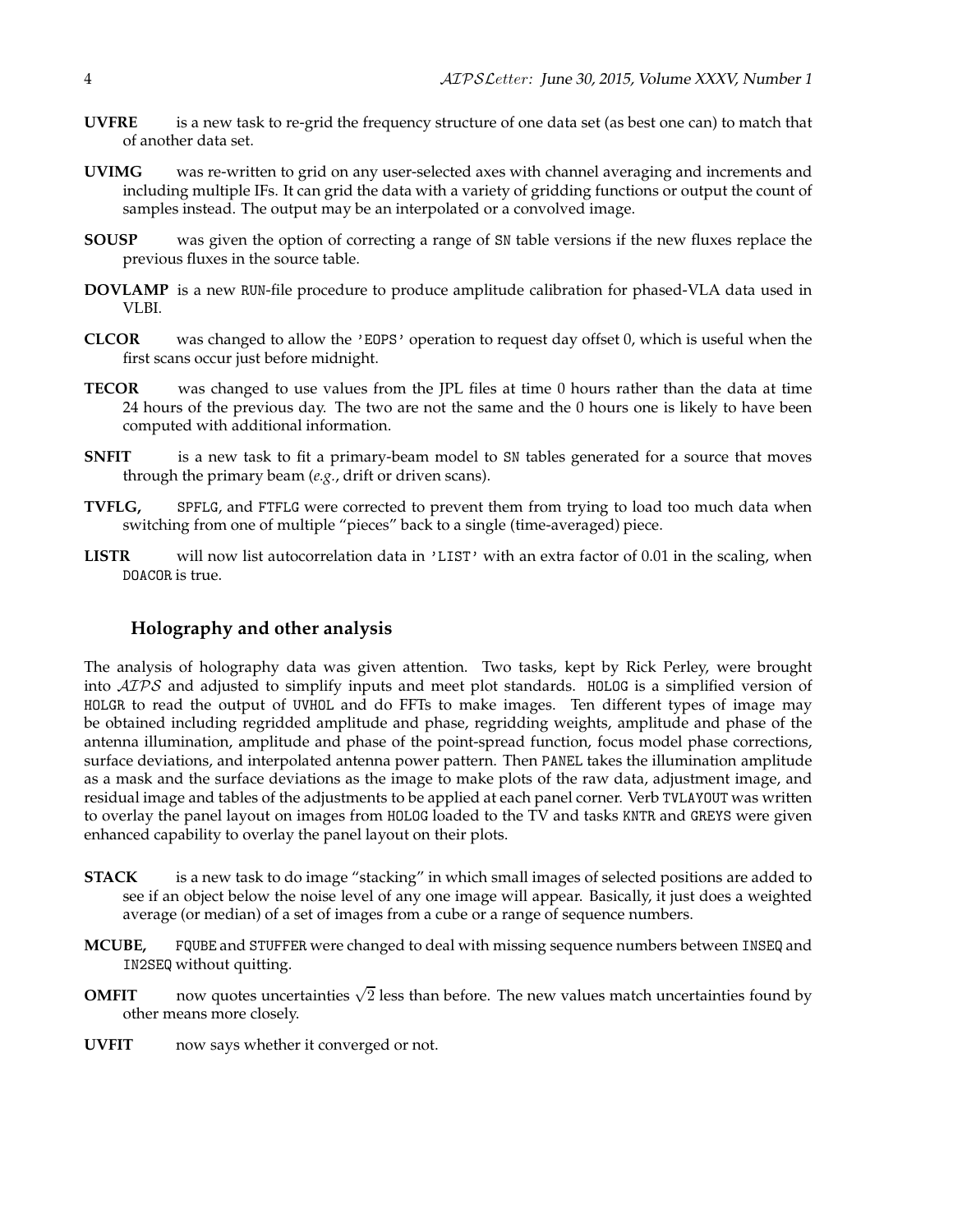#### **Display**

- **TVHLD** is a new task to replace the old tasks TVHXF and TVHLD, both of which required well-equipped IIS Model 70 display devices. It loads an image on the TV with "histogram equalization." An interactive menu is used to control the intensity range of the equalization and to select various functions to be performed on the normal histogram before it is used to do the equalization. Some of these functions enhance the higher levels of the image relative to the lower levels more than others. The usual image display/enhancement options are also offered. When done, the equalized image may be written to a cataloged image file or the task may exit without writing an image.
- **TVMOVIE** was given the option DOALL to allow the movie to run over the planes of more than one axis. Since UVIMG can now write cubes with both a frequency and an IF axis of more than one pixel, this option became advisable.

#### **Imaging**

IMAGR no longer returns control to the user when DOTV is true. This allows it to check with the user when a requested TVBOX would wipe out more than one previously existing box. If OBOXFILE is blank at the start, the task now creates a temporary file in the user's home area. This temporary file, or a user-specified one, may be replaced later with a TELL operation. IMAGR was also corrected to avoid, but also handle, a situation in which the dynamic memory allocated is inadequate for the number of channels or facets in a pass of gridded subtraction. A bug in IMAGR's baseline-length time averaging was also corrected. Previous usage of that option could have been severley compromised.

SCIMGF and SCMAP were changed to support image labeling including "stars," the more general OBOXFILE usage described above, and to check with the user whenever TVBOX would delete more than one pre-existing box.

#### **General**

The Max OS/X operating system, in version 10.10 called "yosemite," changed the standard directory /tmp into /private/tmp. Changes to the START AIPS and START TVSERVERS scripts as well as to start-up code in XAS itself were required to handle this so that the simple command aips would again bring up the TV as expected. The background of characters written to grey-scale TV planes now remains black when the image plane is enhanced.

The POPS language processor would occasionally produce a strange result when strings were being concatenated in procedures. A wrong pointer was returned to the concatenation subroutine. The bug was fixed by ignoring this pointer. The data were already stored in memory and did not need to be stored a second time in the same place.

Task MOVE has been changed to use large I/O buffers, reducing the I/O count and achieving a substantial improvement in performance on some I/O systems. A factor of 10 in real time was obtained on a Lustre system; local Linux systems had much less improvement in real time but had a substantial reduction in cpu time.

A nuber of sites have tried to compile  $ATPS$  using relatively modern versions of gfortran and gcc and have encountered difficulties. We have found that the default gfortran included with RedHat 6 Linux (version 4.4.7) does seem to work although the default version of the debugger (gdb version 7.2) does not play well with that version. Later versions of gfortran produce code in which (at least) Fortran text-file I/O and optimised pseudo-AP code fail.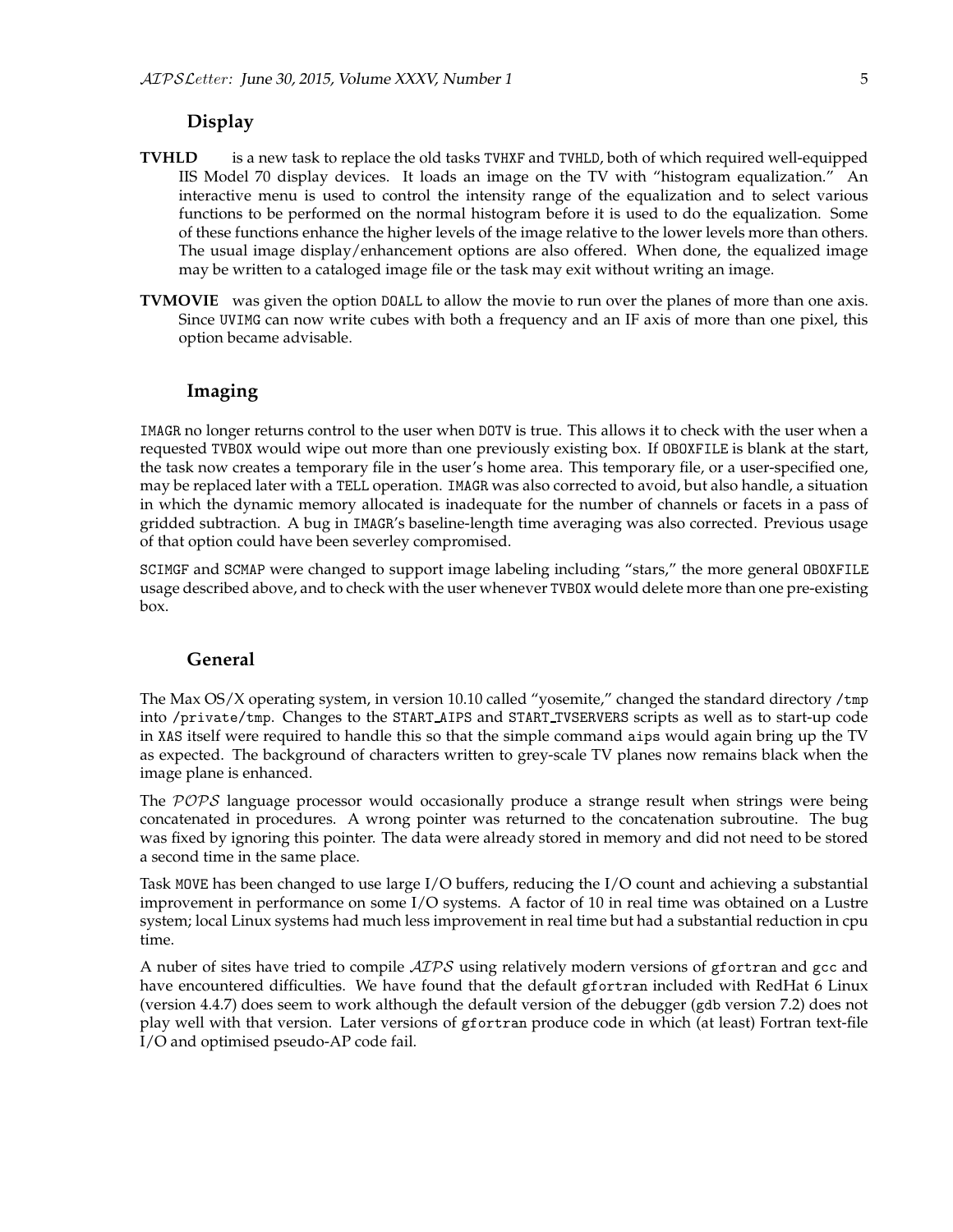## **Recent** AIPS **Memoranda**

All  $AIPS$  Memoranda are available from the  $AIPS$  home page.  $AIPS$  Memo 117 describing  $AIPS'$  usage of the FITS format was modified in 2015 for changes to the UV and SN table formats.

#### **117** AIPS **FITS File Format**

Eric W. Greisen, NRAO

April 24, 2015, revision

 $\mathcal{AIPS}$  has been writing images and w data in FITS-format files for a very long time. While these files have been used widely in the community, there is a perception that a detailed document in still required. This memo is an attempt to meet that perception.  $\mathcal{AIPS}$  FITS files for uv are conventions layered upon the standard FITS format to assist in the interchange of data recorded by interferometric telescopes, particularly by radio telescopes such as the EVLA and VLBA.

The Memo was revised for changes to the SU table (RAOBS and DECOBS columns), the FQ table (BANDCODE column), the AN table (clarification of coordinate systems), clarifications of when source tables and columns or random parameters are required, the CC table (clarify meaning of DELTAX and DELTAY), the  $uv$  data format (possible addition of SUBARRAY, ANTENNA1 and ANTENNA2 random parameters), and the SN table (addition of DISP and DDISP columns).

### AIPS **Distribution**

We are now able to log apparent MNJ accesses and downloads of the tar balls. We count these by unique IP address. Since some systems assign the same computer different IP addresses at different times, this will be a bit of an over-estimate of actual sites/computers. However, a single IP address is often used to provide  $ATPS$  to a number of computers, so these numbers are probably an under-estimate of the number of computers running current versions of AIPS. In 2015, there have been a total of 662 IP addresses so far that have accessed the NRAO cvs master. Each of these has at least installed  $\mathcal{AIPS}$  and 229 appear to have run the MNJ on 31DEC15 at least occasionally. During 2015 more than 233 IP addresses have downloaded the frozen form of 31DEC14, while more than 614 IP addresses have downloaded 31DEC15. The binary version was accessed for installation or MNJs by 262 sites in 31DEC14 and 500 sites in 31DEC15. A total of 1131 different IP addresses have appeared in one of our transaction log files. The 31DEC15 numbers are rather higher than last year; the others are about the same as last year at this time.

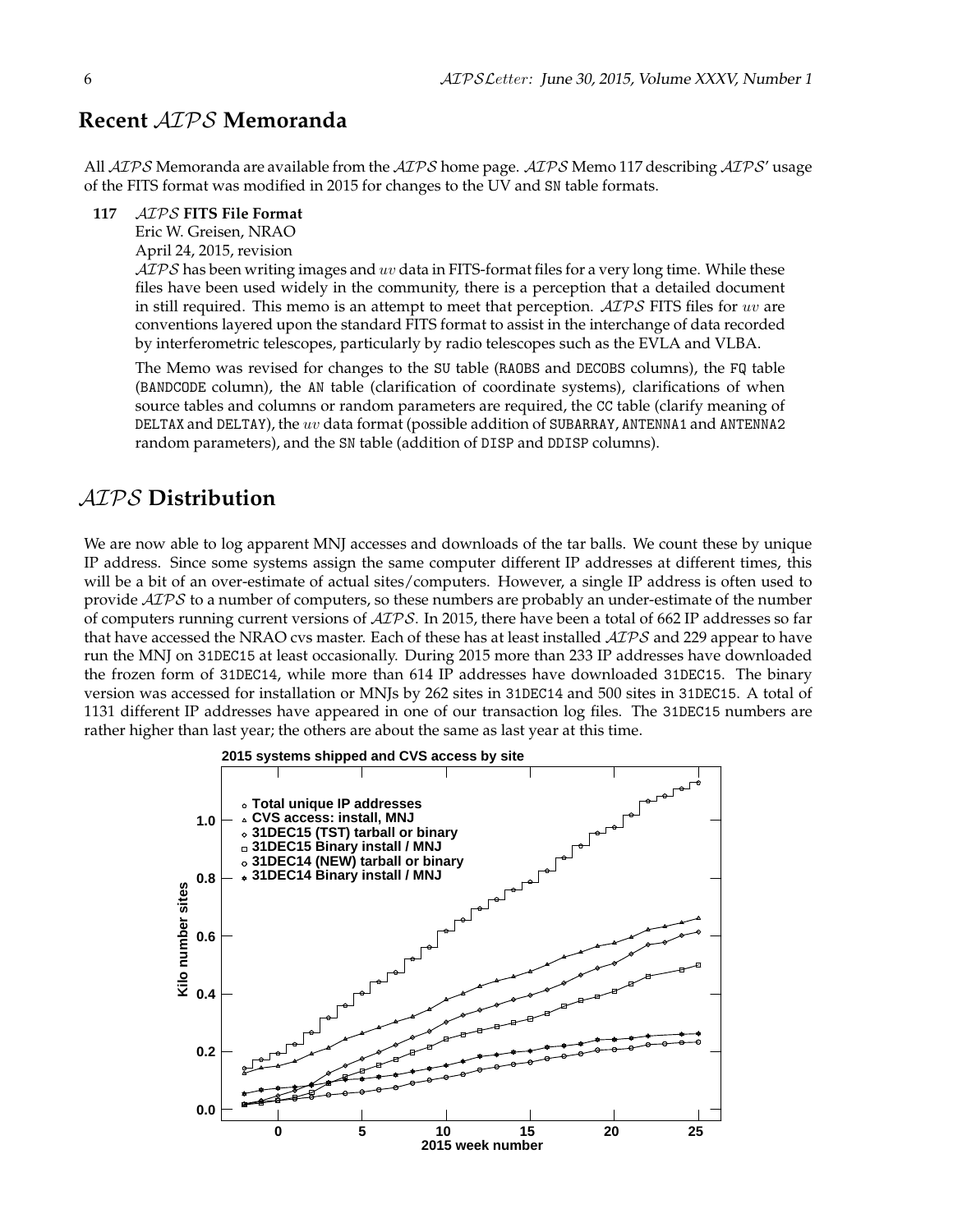### **Patch Distribution for** 31DEC14

Important bug fixes and selected improvements in 31DEC14 can be downloaded via the Web beginning at:

http://www.aoc.nrao.edu/aips/patch.html

Alternatively one can use *anonymous* ftp to the NRAO server ftp.aoc.nrao.edu. Documentation about patches to a release is placed on this site at pub/software/aips/*release-name* and the code is placed in suitable sub-directories below this. As bugs in 31DEC15 are found, they are simply corrected since 31DEC15 remains under development. Corrections and additions are made with a midnight job rather than with manual patches. Since we now have many binary installations, the patch system has changed. We now actually patch the master version of 31DEC14, which means that a MNJ run on 31DEC14 after the patch will fetch the corrected code and/or binaries rather than failing. Also, installations of 31DEC14 after the patch date will contain the corrected code.

The 31DEC14 release has had a number of important patches:

- 1. DOFARS procedure and inputs retained adverbs no longer used by FARS. *2015-01-02*
- 2. RMFIT failed to copy the FQ table to the output residual images. *2015-01-13*
- 3. FTFLG messed up antenna numbers in the output FG table when a single antenna or baseline was used. *2015-01-16*
- 4. VLBATECR had trouble around the end of the year deciding what files needed to be downloaded. *2015-01-19*
- 5. VLBARUN requires convert to make the html output files. Added tests and a control on DOTV. *2015-01- 19*
- 6. BPASS had an array and history writing code which could not handle more than 32 antennas. *2015- 01-20*
- 7. MORIF messed up bandpass and other spectral tables. *2015-01-29*
- 8. TYSMO did not apply clipping unless median-window filtering was also requested. *2015-02-11*
- 9. BPASS did not understand that low-level VLB routines expected left-handed antenna coordinates. *2015-02-21*
- 10. UV data disk I/O had an issue if the full file fit into the first of the two buffers and the disk file was exactly the right size! *2015-04-24*
- 11. START AIPS, START TVSERVERS needed a grammar change to support Mac yosemite systems. *2015- 04-24*
- 12. Basic calibration subroutines mis-computed the channel wavelengths and did not always do the dispersion correction. *2015-05-19*
- 13. XAS needed a change to support Mac yosemite systems and also to write black character backgrounds. *2015-05-20*
- 14. KRING help file adverb list did not match that of the Fortran. *2015-06-17*
- 15. IMAGR did not do the baseline-based time averaging properly for the last samples written to the work file. *2015-06-22*